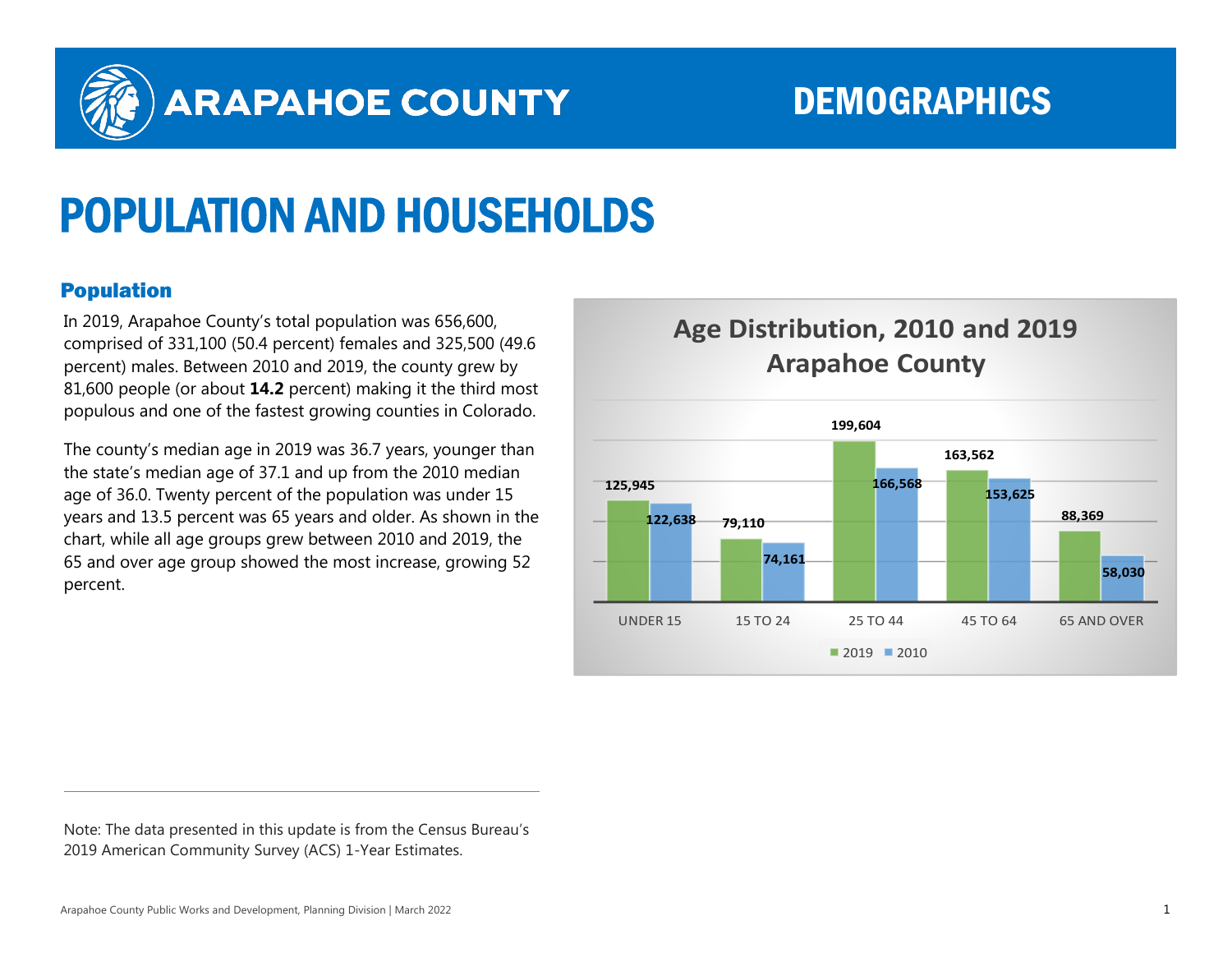### Race and Ethnicity

The table at right compares the race and ethnicity characteristics for Arapahoe County and Colorado. Twenty percent of the people in Arapahoe County identified as Hispanic compared to 22 percent statewide. This is an increase from 19 percent in 2010. Arapahoe County had the largest number of Black or African American persons and Asian persons in the state.

The chart below shows the growth between 2010 and 2019 for each group. While the 25,200 new White, Non-Hispanic residents were the largest single addition, they made up 31 percent of the total population increase. The Hispanic or Latino group had nearly as many with 22,900 new residents. The Hispanic, Asian, and Black or African American groups together comprised 63 percent of the county's growth over the nine-year period.



| <b>Race/Ethnicity</b>                                       | <b>Arapahoe shares</b> | <b>Colorado shares</b> |
|-------------------------------------------------------------|------------------------|------------------------|
| <b>Hispanic or Latino</b>                                   | 19.8%                  | 21.8%                  |
| <b>Not Hispanic White</b>                                   | 59.2%                  | 67.5%                  |
| <b>Black or African American</b><br>alone                   | 10.8%                  | 4.0%                   |
| <b>American Indian and</b><br><b>Alaska Native alone</b>    | 0.4%                   | 0.6%                   |
| <b>Asian alone</b>                                          | 6.1%                   | 3.2%                   |
| <b>Native Hawaiian and</b><br><b>Other Pacific Islander</b> |                        |                        |
| alone                                                       | 0.2%                   | 0.1%                   |
| Some other race alone                                       | 0.3%                   | 0.2%                   |
| <b>Two or more races</b>                                    | 3.1%                   | 2.7%                   |